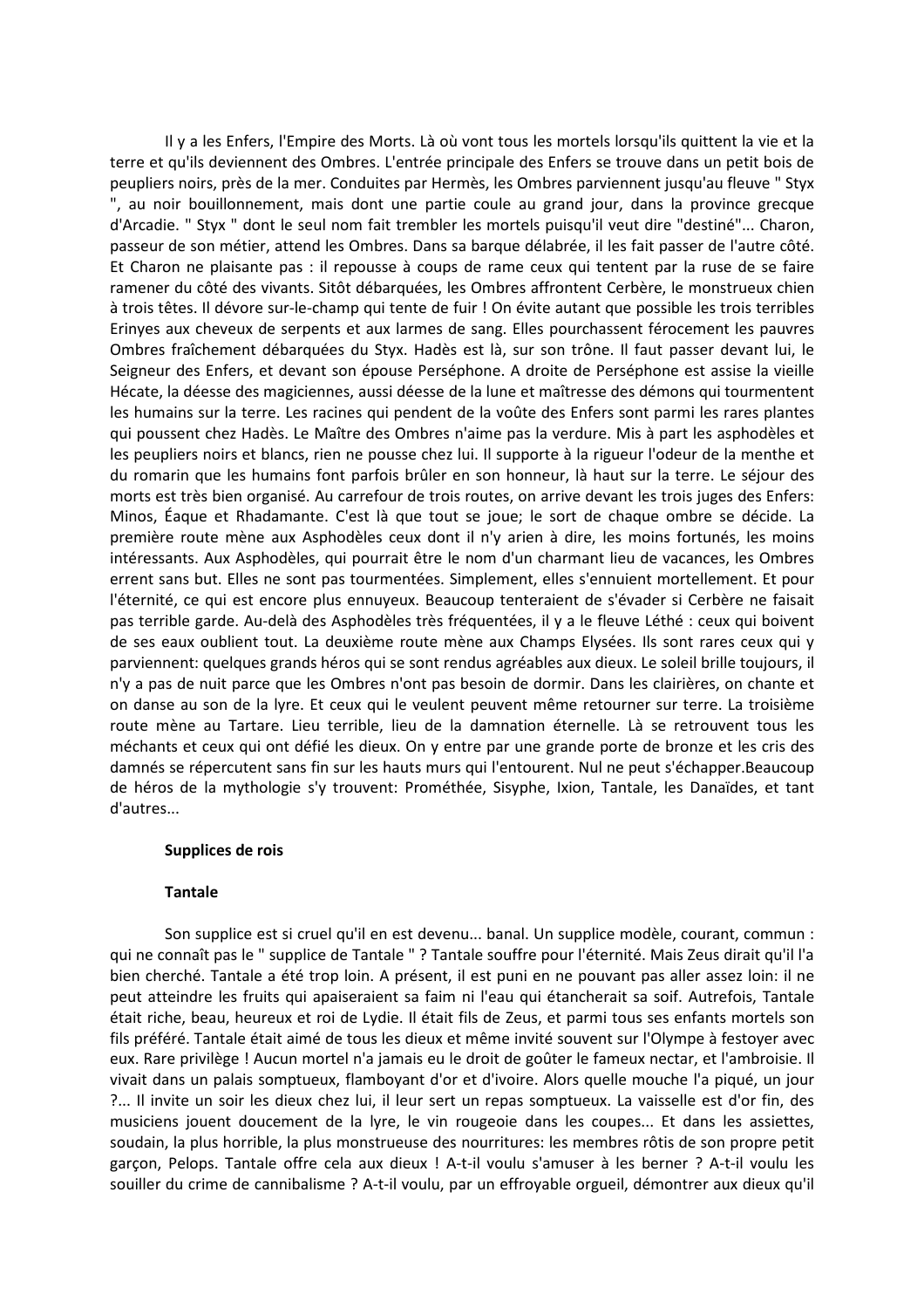était facile de les tromper ? Personne ne le sait. En tout cas, les dieux ne s'y sont pas trompés. Ils l'ont condamné à l'atroce supplice. Tantale baigne pour l'éternité dans ce cours d'eau limpide, la soif le dévore et chaque fois qu'il porte ses lèvres à l'eau, elle se retire. La faim le tenaille et chaque fois qu'il tente d'attraper ces beaux fruits, ils s'éloignent. Il demeure là à jamais, la gorge brûlante et desséchée, le ventre douloureux, et l'esprit fou de désir inassouvi.

#### Ixion

Voici l'un des plus grands criminels des Enfers. Il est ligoté à cette roue infernale que l'une ou l'autre des lugubres Parques de la Mort fait tourner, tourner, tourner... éternellement. Il est doublement criminel. Deux fois de suite il a provoqué Zeus. Deux fois, c'est trop. Le premier crime d'Ixion est d'avoir précipité son futur beau-père dans une grande fosse enflammée, après l'avoir gentiment invité à son repas de noces. Pour lui montrer qu'il était grand seigneur et qu'il lui passait ce petit écart, Zeus a invité Ixion à oublier son crime dans un grand festin olympien. Et Ixion n'a rien trouvé de mieux à faire que de séduire Héra, la propre femme de Zeus! Comme Zeus a vu venir la chose, il donne à un nuage la forme d'Héra. Et Ixion s'unit bêtement au nuage! Cette fois, Zeus ne pardonne pas.

# **Sisyphe**

Son crime: avoir divulgué les secrets des dieux. C'est peut-être un des plus grands crimes que les hommes puissent faire contre les dieux. Car alors, où finit l'homme et où commence le dieu ? Sisyphe est roi de Corinthe et il possède le plus beau troupeau de l'isthme. Il va souvent admirer ses bêtes, sur les grands plateaux ventés où elles paissent. Un jour qu'il est là, heureux, les deux mains appuyées sur son bâton ouvragé et le menton sur les deux mains, il apercoit un aigle en train d'enlever une jeune fille. La malheureuse crie et se lamente à qui peut l'entendre, et à la vérité il n'y a pas grand monde pour l'entendre sur ces plateaux désolés. Sauf Sisyphe, qui voit tout. Mais cet aigle-là est vraiment immense, inhabituel, extraordinaire, surnaturel. Beaucoup plus beau qu'aucun oiseau mortel. Seul Zeus peut avoir ainsi le toupet d'enlever une jeune fille en prenant la forme d'un aigle. Et quel aigle ! Quelques jours plus tard, le dieu-fleuve Asopos vient trouver Sisyphe en pleurant: sa fille chérie, Egine, a disparu. Asopos pense qu'elle a été enlevée... Sisyphe comprend tout. Et il raconte à Asopos ce qu'il a vu. Le grand aigle surnaturel, sûrement Zeus, la jeune fille en pleurs... A-t-il aussi compris, Sisyphe, quand il s'est retrouvé brutalement aux Enfers, dans la section des tortures éternelles, a-t-il compris qu'il avait trop parlé ? Qu'il y avait des choses que l'on croyait voir, mais qu'il ne fallait pas avoir vues ? Sans doute, mais c'est trop tard. Il est condamné à rouler une pierre monstrueuse au sommet d'une montagne, d'où elle redescend aussitôt. Et cela pour l'Eternité. Mais certains disent que la pierre que remonte inlassablement Sisyphe, jour après jour, n'est autre que le disque solaire.

# **Homme et femme**

# Prométhée crée l'homme

Tout commence avec Prométhée... le Titan qui aimait les hommes et qui a payé cher cet amour. Il est condamné pour l'éternité à rester enchaîné sur un rocher où un vautour, à longueur de jour, lui dévore le foie qui se reconstitue chaque nuit. Sage Prométhée, dont le nom grec veut dire " prévoyance ". Prométhée a tant aimé les hommes qu'il a aidé Zeus à les fabriquer, de ses mains, dans de l'argile. Et puis, un jour, il les a vus d'en haut, tout petits sur la terre, s'agiter dans le froid, ne pas savoir faire cuire leur nourriture. Il a voulu les aider. Il a voulu leur donner le feu. Et Zeus a dit " non ". " Non " parce qu'il est jaloux des hommes. Zeus a peur qu'avec le feu les hommes ne deviennent plus forts que lui. Alors Prométhée a volé le feu du ciel. Il a pris sur l'Olympe une braise rougeoyante, l'a cachée dans une tige creuse de fenouil et l'a apportée sur la terre. Il a appris aux hommes à se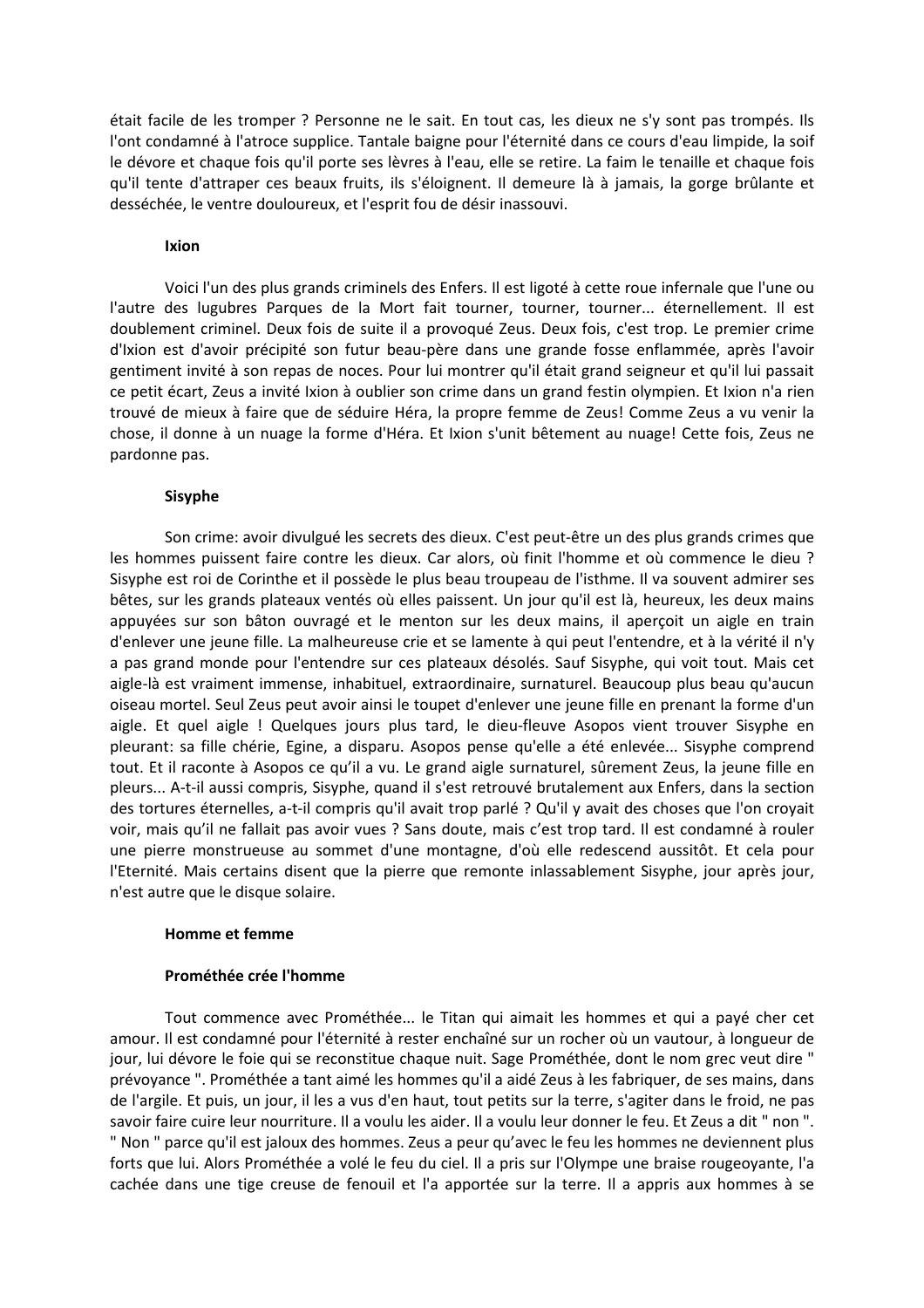chauffer et à faire cuire leur nourriture. Et une nuit, Zeus a vu d'en haut une lueur qui crépitait sur la terre. C'était le feu. Il est entré dans une colère terrible et a puni Prométhée par la plus atroce des tortures. Zeus ensuite s'est vengé sur les hommes. Il leur a envoyé Pandore, la très belle mortelle.

### Héphaïstos crée la femme

Elle est belle, elle est nue, elle a l'air étonnée. Pandore vient de surgir, vivante, des mains d'Héphaïstos qui l'a sculptée dans l'argile... et qui n'en revient pas. Il se penche vers elle, émerveillé. Et il n'est pas le seul. Dans l'ordre des aiguilles d'une montre, sous Héphaïstos, on reconnaît Héraclès, appuyé sur sa massue; Arès, le dieu de la guerre que la vue de Pandore rend tout pensif ; Aphrodite (elle ne la regarde pas, serait-elle jalouse ?) ; Artémis avec son arc; Dionysos, l'aime-t-il plus que le vin ? Poséidon, de dos parce qu'il la regarde ; Pan, Pan doux comme un enfant qui va même jusqu'à lui tendre sa flûte! Déméter et sa gerbe de blé; Athéna, toute casque ; Hestia, qui pour Pandore seule fait sonner sa lyre; Hermès le rusé qui lui fait don d'un peu de ruse en la touchant du bout de son caducée. Zeus ne fait rien, il attend, il regarde. Il a déjà donné une curieuse petite boîte noire. Qu'y at-il dedans ? Héra est là aussi, calme pour une fois, elle caresse son paon préféré. Enfin, il y a les Parques, tambours de la mort ; que manigancent à l'abri de ce vent qui leur souffle dans les voiles ? Savent-elles le fin mot de l'histoire ? A propos, " Pandore ", cela veut dire " don de tout ". Mais oui, adorée des dieux, ils lui ont tous donné quelque chose. Mais aucun ne sait encore que le don de Zeus est un cadeau empoisonné. La jolie petite boîte! Zeus lui a tellement dit de ne pas l'ouvrir... qu'elle va l'ouvrir, bien sûr, la gentille Pandore! Dans un instant, dès que Zeus et ses dieux auront le dos tourné. Et dans un instant, toutes les misères de la terre vont s'échapper de la boîte et s'abattre sur le monde: la vieillesse, la maladie, le désespoir, le mensonge, la pauvreté, la jalousie, tous les crimes, tous les chagrins... Mais quelque chose va rester au fond de la boîte, quelque chose que Pandore va garder emprisonné tout au fond: c'est l'Espérance. Merci, belle Pandore, grâce à toi, la vraie histoire des hommes peut commencer ! Des hommes aux fleurs

#### **Narcisse**

On est bien excusable de tomber amoureux de Narcisse. Il est beau, beau, beau comme un dieu qu'il n'est pas pourtant. Puisqu'il est fils de Liriopé, la nymphe bleue que le dieu fleuve Céphise a un jour emportée dans ses bouillonnants bras, Mais dieu qu'il est beau, ce Narcisse là! Depuis qu'il est enfant, sa route est semée de coeurs brisés. Car Narcisse n'aime personne. Parmi ses amoureuses se trouve la pauvre nymphe Écho. Écho est muette, ou presque... Autrefois il faut bien le dire, Echo était une incorrigible bavarde. Une bavarde de génie puisque par ses histoires sans fin elle parvenait à retenir l'attention d'Héra pendant que Zeus s'ébattait gaiement avec les autres nymphes amies d'Echo... Héra s'est cruellement vengée, comme à son habitude: elle a condamné Echo à ne plus pouvoir se servir de sa voix que pour répéter servilement les derniers mots qu'elle entend... Un jour donc, Echo, follement amoureuse de Narcisse, le suit dans la profondeur de la forêt, dévorée du désir de lui adresser la parole, incapable de lui parler la première... Et Narcisse se perd. Il se met à crier: Holà! y a-t-il quelqu'un ici ? -Ici! reprend Écho. Ce qui surprend Narcisse car il ne voit personne. -Viens! crie Narcisse. -Viens ! -Rejoignons-nous !, -Rejoignons-nous ! répète Echo qui sort de sa cachette, toute heureuse, et se précipite pour embrasser Narcisse. Mais il la repousse brutalement. Et il s'enfuit. -Je mourrai plutôt que d'être à toi ! -Être à toi ! implore Echo. Mais Narcisse dans les vallons abandonnés, se languissant d'amour et se laissant dépérir, au point que seule sa voix subsiste, et si on l'appelle, on l'entend encore tant sa peine est profonde. Narcisse, lui, poursuit sa carrière cruelle. Mais un jour, une de celles qu'il a blessées adresse aux dieux une prière : " Que celuilà qui n'aime aucun autre s'éprenne de lui-même ! " La grande Némésis, déesse de la juste colère, se charge de mener ce voeu à bien. Un jour, à Thespies, Narcisse voit une source. Elle est claire, argentée et n'a jamais été touchée par des oiseaux, ou des bêtes sauvages, ni même par des branches tombées des arbres. Un vrai miroir... Comme Narcisse, épuisé de fatigue, se laisse tomber au bord de cette eau, il y aperçoit son image reflétée. Il commence par essayer de saisir et